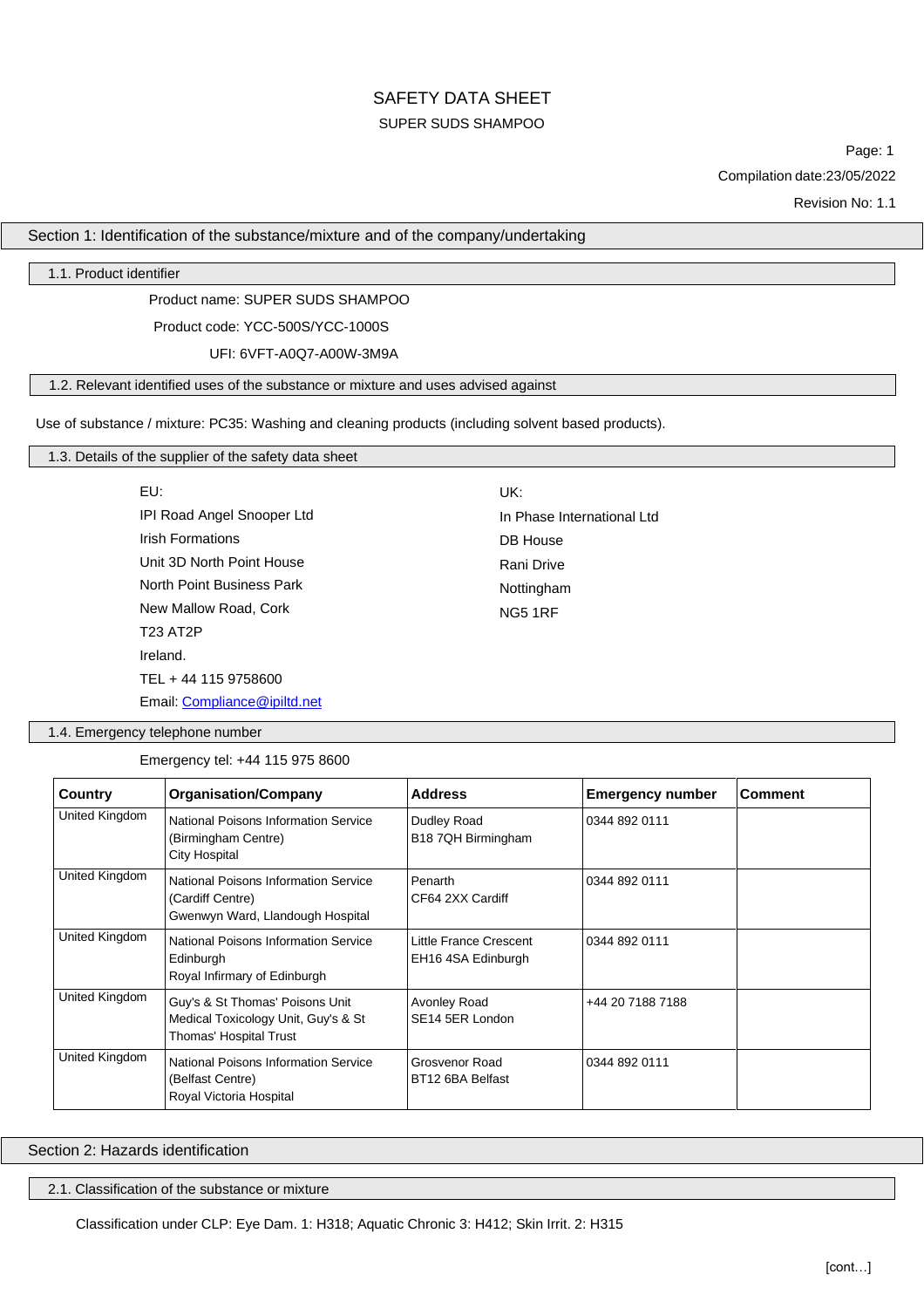## SUPER SUDS SHAMPOO

Most important adverse effects: Causes skin irritation. Causes serious eye damage. Harmful to aquatic life with long lasting effects.

| Label elements:                                                     | Hazard statements: H315: Causes skin irritation.                                       |                                                                                          |                                                                                                                                                                                                                                                                                                                                                                                                                                                                                                                                                                                                                                                                                                                                                                                                                                                               |
|---------------------------------------------------------------------|----------------------------------------------------------------------------------------|------------------------------------------------------------------------------------------|---------------------------------------------------------------------------------------------------------------------------------------------------------------------------------------------------------------------------------------------------------------------------------------------------------------------------------------------------------------------------------------------------------------------------------------------------------------------------------------------------------------------------------------------------------------------------------------------------------------------------------------------------------------------------------------------------------------------------------------------------------------------------------------------------------------------------------------------------------------|
|                                                                     |                                                                                        |                                                                                          |                                                                                                                                                                                                                                                                                                                                                                                                                                                                                                                                                                                                                                                                                                                                                                                                                                                               |
|                                                                     |                                                                                        |                                                                                          |                                                                                                                                                                                                                                                                                                                                                                                                                                                                                                                                                                                                                                                                                                                                                                                                                                                               |
|                                                                     | H318: Causes serious eye damage.                                                       |                                                                                          |                                                                                                                                                                                                                                                                                                                                                                                                                                                                                                                                                                                                                                                                                                                                                                                                                                                               |
|                                                                     | H412: Harmful to aquatic life with long lasting effects.                               |                                                                                          |                                                                                                                                                                                                                                                                                                                                                                                                                                                                                                                                                                                                                                                                                                                                                                                                                                                               |
| Hazard pictograms: GHS05: Corrosion                                 |                                                                                        |                                                                                          |                                                                                                                                                                                                                                                                                                                                                                                                                                                                                                                                                                                                                                                                                                                                                                                                                                                               |
|                                                                     |                                                                                        |                                                                                          |                                                                                                                                                                                                                                                                                                                                                                                                                                                                                                                                                                                                                                                                                                                                                                                                                                                               |
|                                                                     |                                                                                        |                                                                                          |                                                                                                                                                                                                                                                                                                                                                                                                                                                                                                                                                                                                                                                                                                                                                                                                                                                               |
|                                                                     |                                                                                        |                                                                                          |                                                                                                                                                                                                                                                                                                                                                                                                                                                                                                                                                                                                                                                                                                                                                                                                                                                               |
|                                                                     |                                                                                        |                                                                                          |                                                                                                                                                                                                                                                                                                                                                                                                                                                                                                                                                                                                                                                                                                                                                                                                                                                               |
| Remove contact lenses, if present and easy to do. Continue rinsing. |                                                                                        |                                                                                          |                                                                                                                                                                                                                                                                                                                                                                                                                                                                                                                                                                                                                                                                                                                                                                                                                                                               |
| P310: Immediately call a <poison center="" doctor=""></poison> .    |                                                                                        |                                                                                          |                                                                                                                                                                                                                                                                                                                                                                                                                                                                                                                                                                                                                                                                                                                                                                                                                                                               |
|                                                                     |                                                                                        |                                                                                          |                                                                                                                                                                                                                                                                                                                                                                                                                                                                                                                                                                                                                                                                                                                                                                                                                                                               |
|                                                                     |                                                                                        |                                                                                          |                                                                                                                                                                                                                                                                                                                                                                                                                                                                                                                                                                                                                                                                                                                                                                                                                                                               |
|                                                                     |                                                                                        |                                                                                          |                                                                                                                                                                                                                                                                                                                                                                                                                                                                                                                                                                                                                                                                                                                                                                                                                                                               |
|                                                                     |                                                                                        |                                                                                          |                                                                                                                                                                                                                                                                                                                                                                                                                                                                                                                                                                                                                                                                                                                                                                                                                                                               |
|                                                                     |                                                                                        |                                                                                          |                                                                                                                                                                                                                                                                                                                                                                                                                                                                                                                                                                                                                                                                                                                                                                                                                                                               |
| CAS                                                                 | PBT / WEL                                                                              | <b>CLP Classification</b>                                                                | Percent                                                                                                                                                                                                                                                                                                                                                                                                                                                                                                                                                                                                                                                                                                                                                                                                                                                       |
|                                                                     |                                                                                        | Acute Tox. 4: H302; Skin Irrit. 2: H315;<br>Eye Dam. 1: H318; Aquatic Chronic 3:<br>H412 | 10-20%                                                                                                                                                                                                                                                                                                                                                                                                                                                                                                                                                                                                                                                                                                                                                                                                                                                        |
|                                                                     |                                                                                        |                                                                                          |                                                                                                                                                                                                                                                                                                                                                                                                                                                                                                                                                                                                                                                                                                                                                                                                                                                               |
|                                                                     |                                                                                        | Eye Dam. 1: H318; Aquatic Chronic 3:<br>H412                                             | 5-10%                                                                                                                                                                                                                                                                                                                                                                                                                                                                                                                                                                                                                                                                                                                                                                                                                                                         |
|                                                                     |                                                                                        |                                                                                          |                                                                                                                                                                                                                                                                                                                                                                                                                                                                                                                                                                                                                                                                                                                                                                                                                                                               |
|                                                                     |                                                                                        | Skin Irrit. 2: H315; Eye Dam. 1: H318                                                    | $1 - 5%$                                                                                                                                                                                                                                                                                                                                                                                                                                                                                                                                                                                                                                                                                                                                                                                                                                                      |
|                                                                     |                                                                                        |                                                                                          |                                                                                                                                                                                                                                                                                                                                                                                                                                                                                                                                                                                                                                                                                                                                                                                                                                                               |
|                                                                     |                                                                                        | Skin Irrit. 2: H315; Eye Dam. 1: H318;<br>Aquatic Chronic 3: H412                        | $1 - 5%$                                                                                                                                                                                                                                                                                                                                                                                                                                                                                                                                                                                                                                                                                                                                                                                                                                                      |
|                                                                     | Hazardous ingredients:<br>97489-15-1<br>68439-57-6<br>2119488639-16-XXXX<br>68891-38-3 | Signal words: Danger<br>Section 3: Composition/information on ingredients                | Precautionary statements: P280: Wear <protective clothing="" eye="" face="" gloves="" protection="" protective="">.<br/>P302+352: IF ON SKIN: Wash with plenty of water/.<br/>P305+351+338: IF IN EYES: Rinse cautiously with water for several minutes.<br/>P321: Specific treatment (see  on this label).<br/>P332+313: If skin irritation occurs: Get medical <advice attention="">.<br/>PBT: This product is not identified as a PBT/vPvB substance.<br/>SECONDARY ALKANE SODIUM SALT - REACH registered number(s): 01-2119489924-20-XXXX<br/>C8-18-ALKYLAMIDOPROPYLBETAIN - REACH registered number(s): 01-2119488533-30-XXXX<br/>C14/C16 OLEFIN SULPHONATE SODIUM SALT - REACH registered number(s): 01-2119513401-57-XXXX<br/>ALCOHOLS, C12-14, ETHOXYLATED (1-2.5 EO), SULFATES, SODIUM SALTS - REACH registered number(s): 01-</advice></protective> |

Page: 2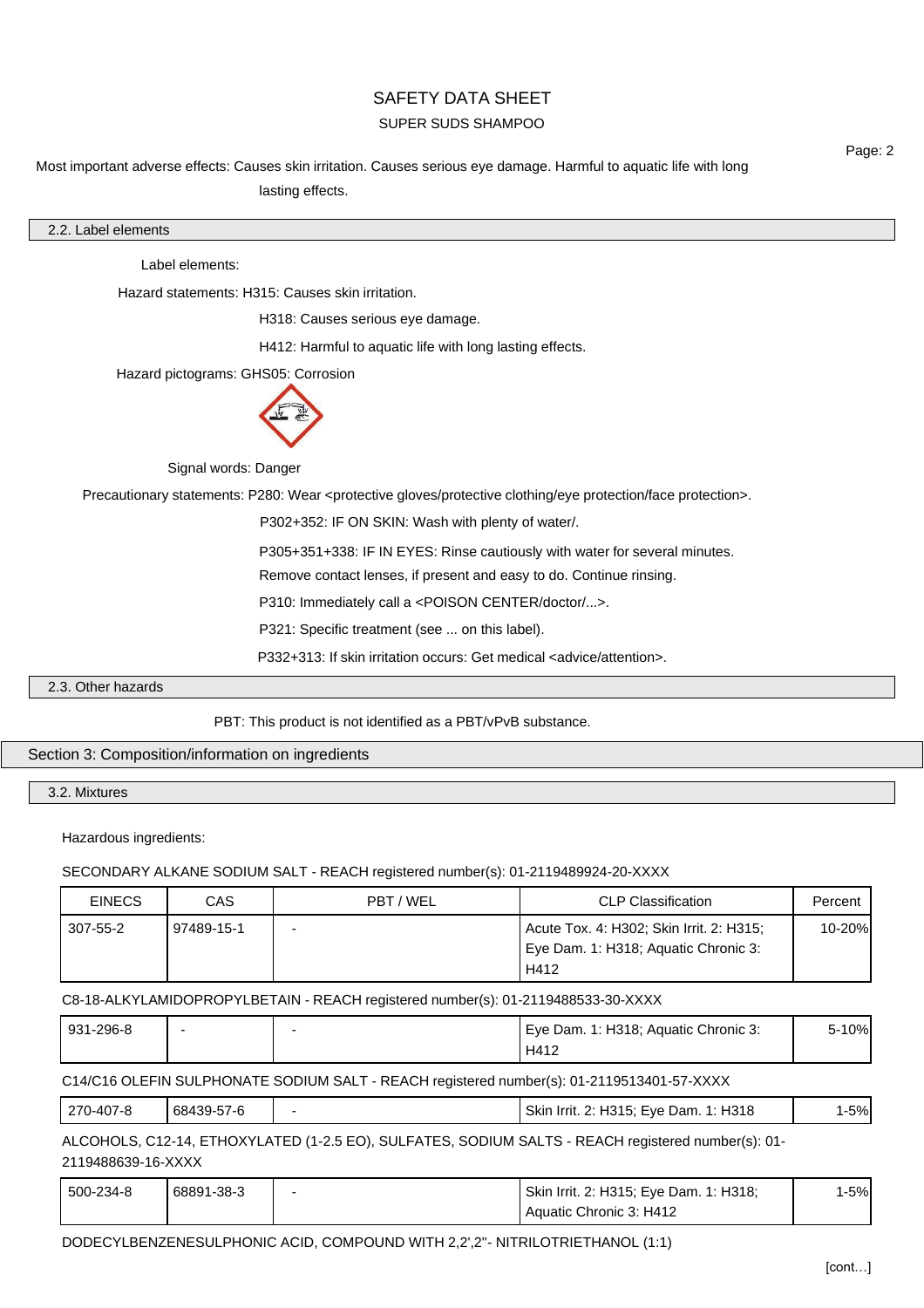## SUPER SUDS SHAMPOO

| 248-406-9                              | 27323-41-7                             |                                                                                           | Skin Irrit. 2: H315; Eye Irrit. 2: H319                                                                        | $1 - 5%$ |
|----------------------------------------|----------------------------------------|-------------------------------------------------------------------------------------------|----------------------------------------------------------------------------------------------------------------|----------|
| 01-2119490100-53-XXXX                  |                                        |                                                                                           | AMIDES, C8 - 18 (EVEN NUMBERED) AND C18-UNSATD, N,N-BIS(HYDROXETHYL) - REACH registered number(s):             |          |
| 931-329-6                              |                                        |                                                                                           | Aquatic Chronic 2: H411; Eye Dam. 1:<br>H318; Skin Irrit. 2: H315                                              | $1 - 5%$ |
|                                        |                                        |                                                                                           |                                                                                                                |          |
| Section 4: First aid measures          |                                        |                                                                                           |                                                                                                                |          |
|                                        | 4.1. Description of first aid measures |                                                                                           |                                                                                                                |          |
|                                        |                                        |                                                                                           | Skin contact: Remove all contaminated clothes and footwear immediately unless stuck to skin. Wash              |          |
|                                        |                                        | immediately with plenty of soap and water.                                                |                                                                                                                |          |
|                                        |                                        |                                                                                           | Eye contact: Bathe the eye with running water for 15 minutes. Transfer to hospital for specialist              |          |
|                                        |                                        | examination.                                                                              |                                                                                                                |          |
|                                        |                                        |                                                                                           | Ingestion: Wash out mouth with water. Do not induce vomiting. If conscious, give half a litre of water         |          |
|                                        |                                        | to drink immediately. Consult a doctor.                                                   |                                                                                                                |          |
|                                        |                                        |                                                                                           | Inhalation: Remove casualty from exposure ensuring one's own safety whilst doing so.                           |          |
|                                        |                                        | 4.2. Most important symptoms and effects, both acute and delayed                          |                                                                                                                |          |
|                                        |                                        | Skin contact: There may be irritation and redness at the site of contact.                 |                                                                                                                |          |
|                                        |                                        |                                                                                           | Eye contact: There may be pain and redness. The eyes may water profusely. There may be severe                  |          |
|                                        |                                        |                                                                                           | pain. The vision may become blurred. May cause permanent damage.                                               |          |
|                                        |                                        |                                                                                           | Ingestion: There may be soreness and redness of the mouth and throat. Nausea and stomach                       |          |
|                                        |                                        | pain may occur.                                                                           |                                                                                                                |          |
|                                        |                                        |                                                                                           | Inhalation: There may be irritation of the throat with a feeling of tightness in the chest.                    |          |
|                                        |                                        |                                                                                           | Delayed / immediate effects: Immediate effects can be expected after short-term exposure.                      |          |
|                                        |                                        | 4.3. Indication of any immediate medical attention and special treatment needed           |                                                                                                                |          |
|                                        |                                        | Immediate / special treatment: Eye bathing equipment should be available on the premises. |                                                                                                                |          |
| Section 5: Fire-fighting measures      |                                        |                                                                                           |                                                                                                                |          |
| 5.1. Extinguishing media               |                                        |                                                                                           |                                                                                                                |          |
|                                        |                                        | cool containers.                                                                          | Extinguishing media: Suitable extinguishing media for the surrounding fire should be used. Use water spray to  |          |
|                                        |                                        | 5.2. Special hazards arising from the substance or mixture                                |                                                                                                                |          |
|                                        |                                        | Exposure hazards: In combustion emits toxic fumes.                                        |                                                                                                                |          |
| 5.3. Advice for fire-fighters          |                                        |                                                                                           |                                                                                                                |          |
|                                        |                                        | with skin and eyes.                                                                       | Advice for fire-fighters: Wear self-contained breathing apparatus. Wear protective clothing to prevent contact |          |
| Section 6: Accidental release measures |                                        |                                                                                           |                                                                                                                |          |
|                                        |                                        |                                                                                           |                                                                                                                |          |

6.1. Personal precautions, protective equipment and emergency procedures

Personal precautions: Mark out the contaminated area with signs and prevent access to unauthorised personnel.

Do not attempt to take action without suitable protective clothing - see section 8 of SDS.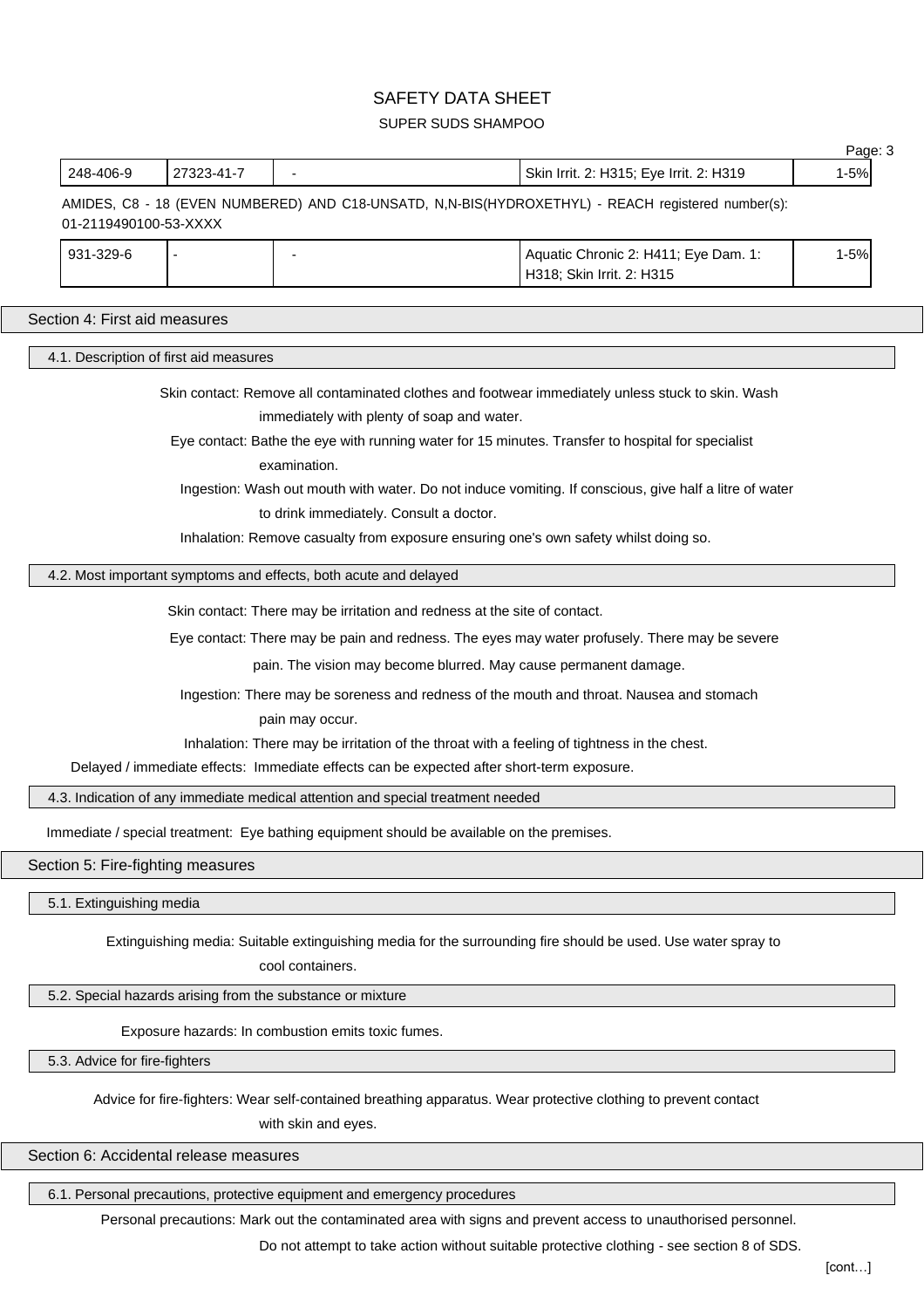#### SUPER SUDS SHAMPOO

#### Turn leaking containers leak-side up to prevent the escape of liquid.

#### 6.2. Environmental precautions

Environmental precautions: Do not discharge into drains or rivers. Contain the spillage using bunding.

#### 6.3. Methods and material for containment and cleaning up

Clean-up procedures: Absorb into dry earth or sand. Transfer to a closable, labelled salvage container for

disposal by an appropriate method.

6.4. Reference to other sections

Reference to other sections: Refer to section 8 of SDS.

Section 7: Handling and storage

7.1. Precautions for safe handling

Handling requirements: Avoid direct contact with the substance. Ensure there is sufficient ventilation of the area.

Avoid the formation or spread of mists in the air.

#### 7.2. Conditions for safe storage, including any incompatibilities

Storage conditions: Store in a cool, well ventilated area. Keep container tightly closed.

7.3. Specific end use(s)

Specific end use(s): No data available.

Section 8: Exposure controls/personal protection

8.1. Control parameters

Workplace exposure limits: No data available.

DNEL/PNEC Values

Hazardous ingredients:

C8-18-ALKYLAMIDOPROPYLBETAIN

| Type        | Exposure    | Value            | <b>Population</b> | Effect    |
|-------------|-------------|------------------|-------------------|-----------|
| <b>DNEL</b> | Dermal      | 12.5mg/kg bw/day | Workers           | Long term |
| <b>DNEL</b> | Inhalation  | $44$ mg/m $3$    | Workers           | Long term |
| <b>PNEC</b> | Fresh water | $0.0135$ mg/l    |                   |           |

8.2. Exposure controls

Engineering measures: Ensure there is sufficient ventilation of the area.

Respiratory protection: Self-contained breathing apparatus must be available in case of emergency.

Hand protection: Protective gloves.

Eye protection: Tightly fitting safety goggles. Ensure eye bath is to hand.

Skin protection: Protective clothing.

Section 9: Physical and chemical properties

9.1. Information on basic physical and chemical properties

Page: 4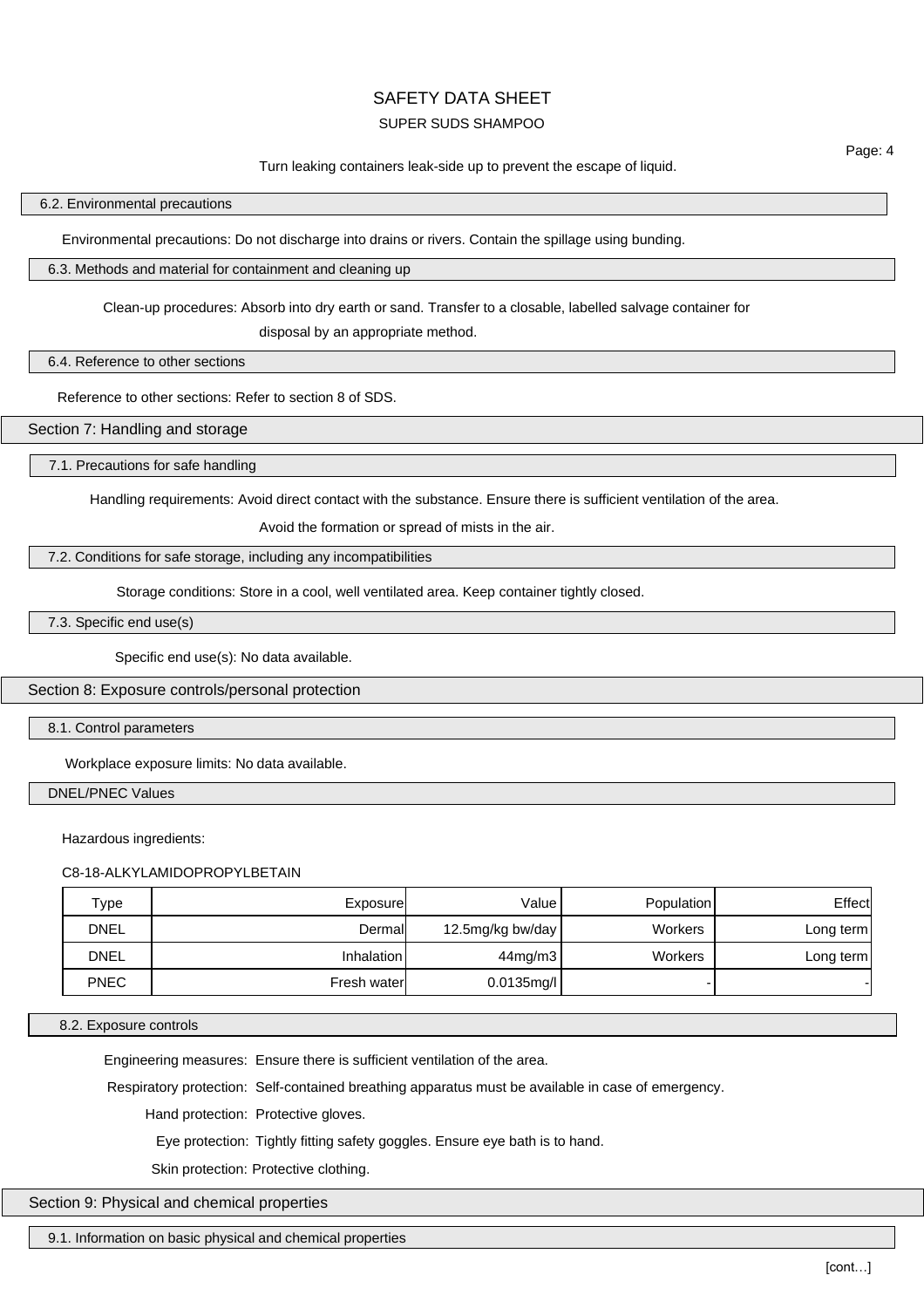# SAFETY DATA SHEET SUPER SUDS SHAMPOO

#### State: Liquid

Odour: Pleasant

Solubility in water: Miscible

Viscosity: Viscous

Boiling point/range°C: >35 Flash point°C: >93

pH: Approx. 7

Page: 5

#### 9.2. Other information

Other information: No data available.

Section 10: Stability and reactivity

10.1. Reactivity

Reactivity: Stable under recommended transport or storage conditions.

10.2. Chemical stability

Chemical stability: Stable under normal conditions.

10.3. Possibility of hazardous reactions

Hazardous reactions: Hazardous reactions will not occur under normal transport or storage conditions.

Decomposition may occur on exposure to conditions or materials listed below.

10.4. Conditions to avoid

Conditions to avoid: Heat.

10.5. Incompatible materials

Materials to avoid: Strong oxidising agents. Strong acids.

10.6. Hazardous decomposition products

Haz. decomp. products: In combustion emits toxic fumes.

### Section 11: Toxicological information

11.1. Information on toxicological effects

Relevant hazards for product:

| Hazard                        | Route      | <b>Basis</b>          |
|-------------------------------|------------|-----------------------|
| Skin corrosion/irritation     | <b>DRM</b> | Hazardous: calculated |
| Serious eye damage/irritation | OPT        | Hazardous: calculated |

Symptoms / routes of exposure

Skin contact: There may be irritation and redness at the site of contact.

Eye contact: There may be pain and redness. The eyes may water profusely. There may be severe

pain. The vision may become blurred. May cause permanent damage.

Ingestion: There may be soreness and redness of the mouth and throat. Nausea and stomach pain may occur.

Inhalation: There may be irritation of the throat with a feeling of tightness in the chest.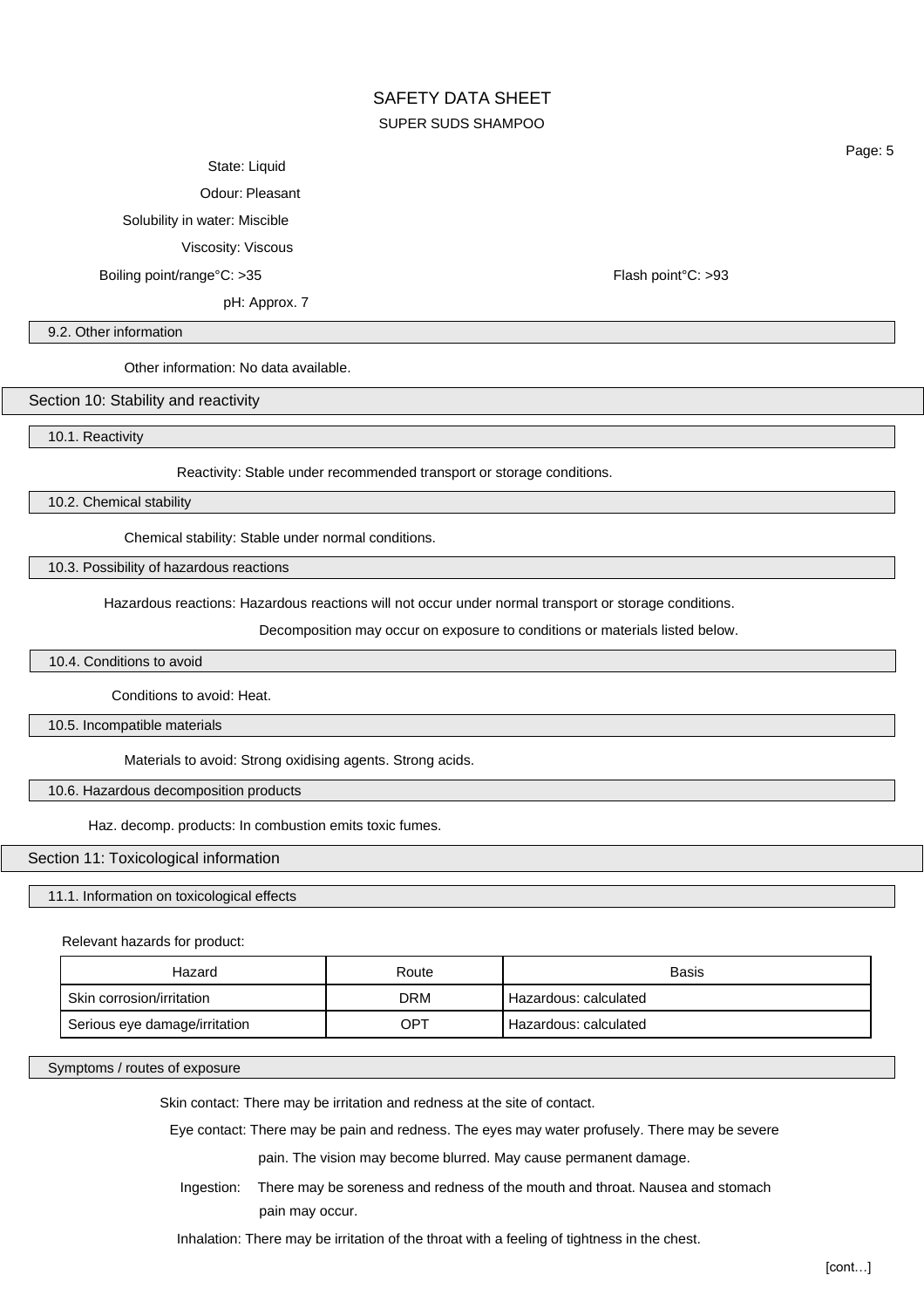### SUPER SUDS SHAMPOO

Delayed / immediate effects: Immediate effects can be expected after short-term exposure.

#### Section 12: Ecological information

12.1. Toxicity

Ecotoxicity values: No data available.

#### 12.2. Persistence and degradability

Persistence and degradability: Biodegradable.

#### 12.3. Bioaccumulative potential

Bioaccumulative potential: No bioaccumulation potential.

12.4. Mobility in soil

Mobility: Readily absorbed into soil.

12.5. Results of PBT and vPvB assessment

PBT identification: This product is not identified as a PBT/vPvB substance.

12.6. Other adverse effects

Other adverse effects: Negligible ecotoxicity.

#### Section 13: Disposal considerations

13.1. Waste treatment methods

Disposal operations: Transfer to a suitable container and arrange for collection by specialised disposal

company.

NB: The user's attention is drawn to the possible existence of regional or national

regulations regarding disposal.

Section 14: Transport information

Transport class: This product does not require a classification for transport.

Section 15: Regulatory information

15.1. Safety, health and environmental regulations/legislation specific for the substance or mixture

Specific regulations: Not applicable.

15.2. Chemical Safety Assessment

Chemical safety assessment: A chemical safety assessment has not been carried out for the substance or the mixture by

the supplier.

## Section 16: Other information

Other information

Other information: \* indicates text in the SDS which has changed since the last revision.

Phrases used in s.2 and s.3: H302: Harmful if swallowed.

H315: Causes skin irritation.

H318: Causes serious eye damage.

Page: 6